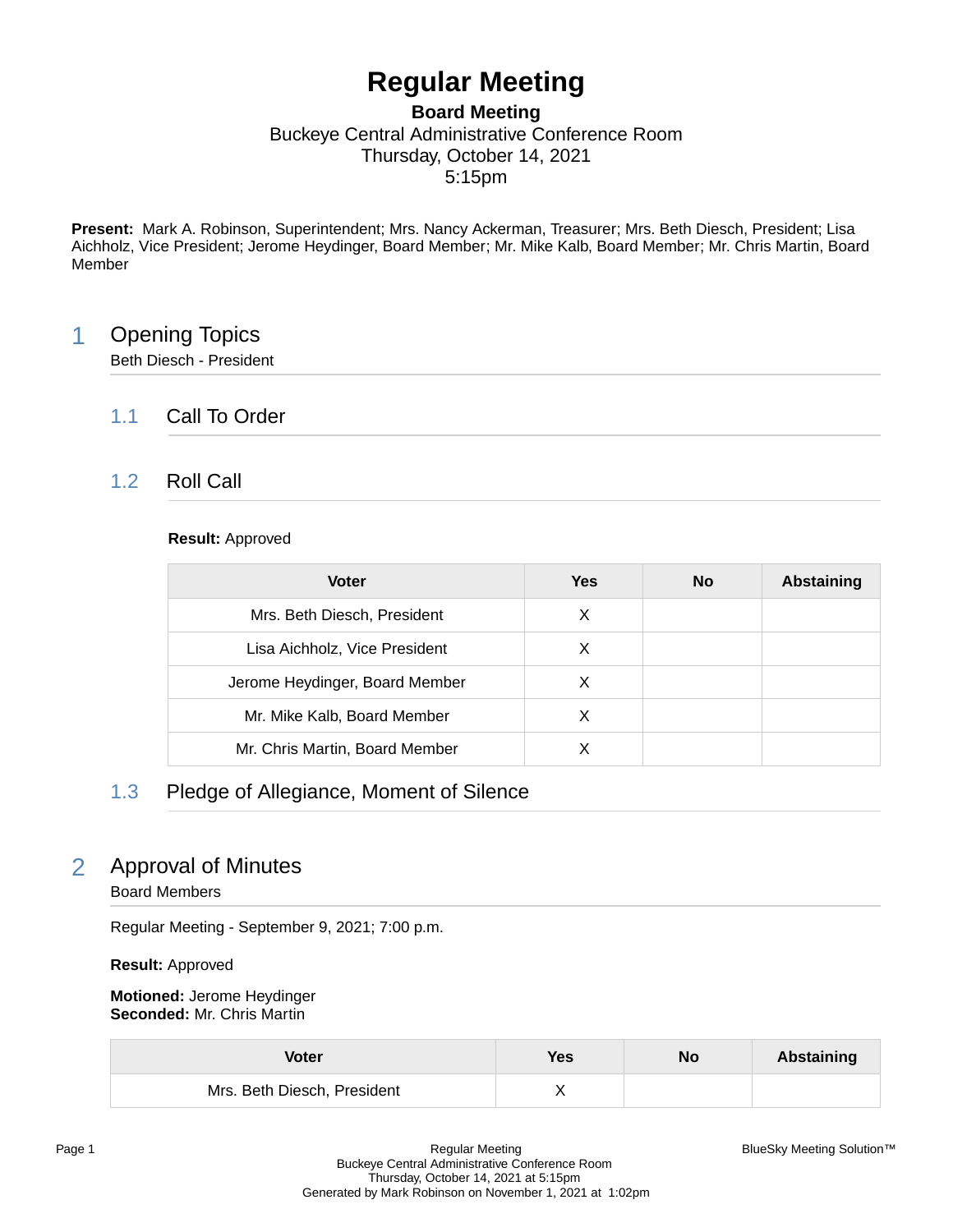| Lisa Aichholz, Vice President  |  |  |
|--------------------------------|--|--|
| Jerome Heydinger, Board Member |  |  |
| Mr. Mike Kalb, Board Member    |  |  |
| Mr. Chris Martin, Board Member |  |  |

#### **Attachments:**

[Minutes\\_Regular\\_Meeting\\_September\\_9\\_2021.pdf](https://bcbucks.blueskymeeting.com/meeting_groups/32/item_attachments/61485)

## 3 Hearing of Public

No Pre-Meeting Requests

## 4 Correspondence

Mark A. Robinson, Superintendent

None

## 5 Financial Reports

Mrs. Nancy Ackerman, Treasurer

#### **Attachments:**

[Treas\\_Report\\_9-30-2021.pdf](https://bcbucks.blueskymeeting.com/meeting_groups/32/item_attachments/61606)

### 5.1 Financial Report - Consent Agenda

Mrs. Nancy Ackerman, Treasurer

Approve Financial Report Approve Bills as Submitted Approve Investments Approve the health insurance rates effective 1-1-2022

**Result:** Approved

**Motioned:** Mr. Mike Kalb **Seconded:** Lisa Aichholz

| <b>Voter</b>                   | Yes | No | <b>Abstaining</b> |
|--------------------------------|-----|----|-------------------|
| Mrs. Beth Diesch, President    | X   |    |                   |
| Lisa Aichholz, Vice President  | X   |    |                   |
| Jerome Heydinger, Board Member | X   |    |                   |
| Mr. Mike Kalb, Board Member    | х   |    |                   |
| Mr. Chris Martin, Board Member |     |    |                   |

#### **Attachments:**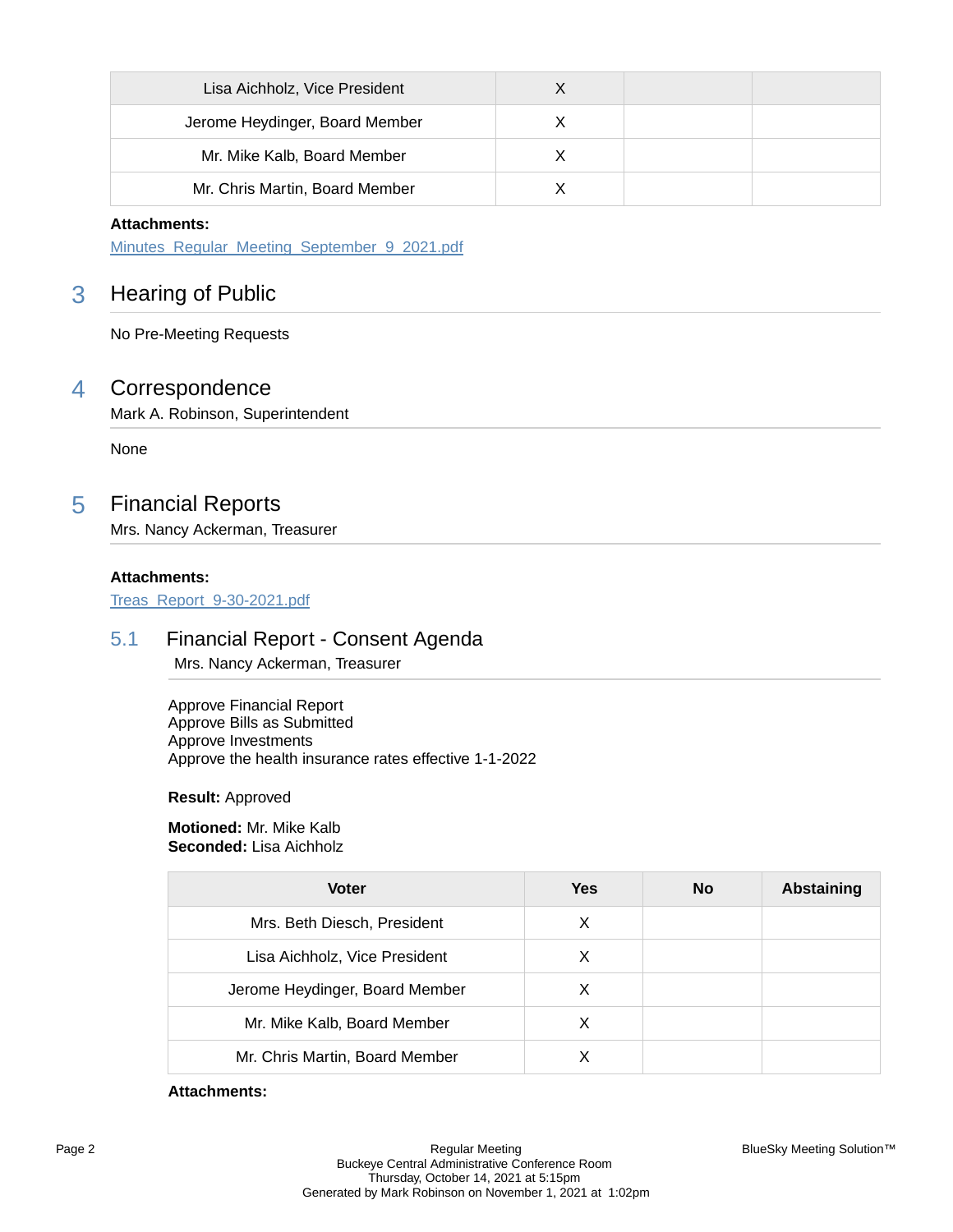6 Superintendent's Report and Discussions

Mark A. Robinson, Superintendent

## 6.1 Board-Superintendent Partnership

- Buckeye Central Staff Directory
- Media Center/Library Renovation Project
	- Professional Design Services
- OSBA Capital Conference November 8, 9, 2021
- Allerton-Hill Video Clips Project
- SB 1 Substitute Teachers
- HB 290 Backpack Bill

#### **Attachments:**

Buehrer Group Architecture Engineering Inc. Statement of Qualifications October 2021.pdf BC Schools E-Mail - Lawmakers unveil the Backpack Bill.pdf CCV - Backpack Bill Flyer.pdf

### 6.2 Building/Departmental Reports

Principals, Directors, Supervisors

High School (7-12) - Dr. Michael Martin Middle School (5-8) - Jennifer Moore Elementary School (PK-4) - Leah Filliater Director of Education - Diane Ervin Director of Curriculum & Assessment - Rachael Salazar Special Education - Lisa McGinnis Technology - Tammy Studer Maintenance - Jarrod Clady Transportation - Deb Briggs Gifted - Michelle Ransome

#### **Attachments:**

[Technology Report October 2021](https://bcbucks.blueskymeeting.com/meeting_groups/32/item_attachments/61564) [Elementary\\_Board\\_Update-\\_October.pdf](https://bcbucks.blueskymeeting.com/meeting_groups/32/item_attachments/61565) Middle School Update.pdf [Maintenance Report October 2021](https://bcbucks.blueskymeeting.com/meeting_groups/32/item_attachments/61614) [HS Board Report - October.pdf](https://bcbucks.blueskymeeting.com/meeting_groups/32/item_attachments/61615)

## 7 Recommendations - General

Mark A. Robinson, Superintendent

## 7.1 Building Usage Requests

**BC Future Stars Basketball**; Auxiliary Gym; Sundays; January and February; 4:00 p.m. - 8:00 p.m.; approximately 50 participants; Representative: Jarrod Clady, 6830 St. Rt. 602, New Washington, Ohio 44854.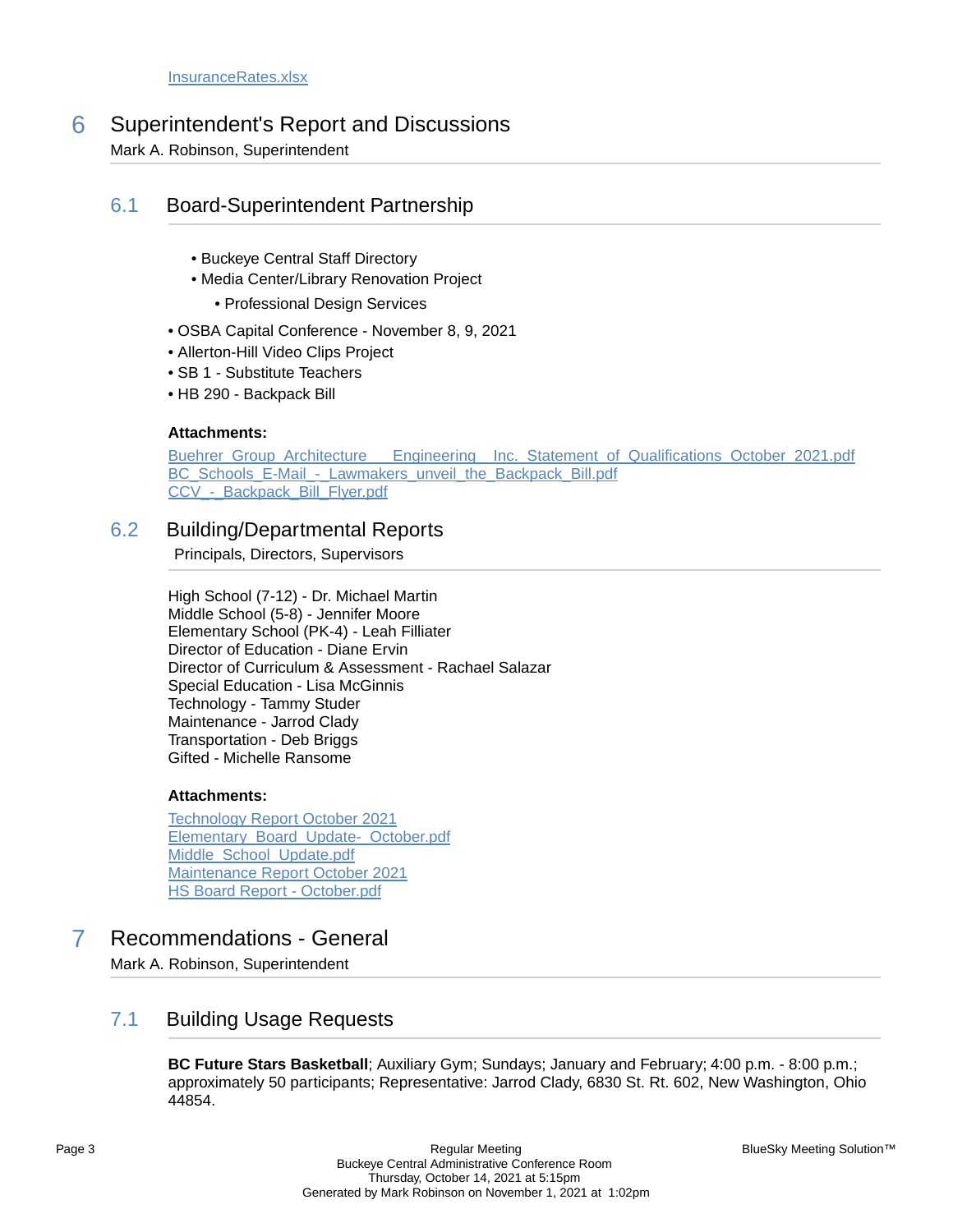**BC Youth Basketball**; Gymnasiums (as scheduled through Phil Loy, Athletic Director); November 1, 2021 - February 27, 2022; evenings and Sundays (games); approximately 75 participants; Representative: Don Fishpaw, 3844 Orr Road, Bloomville, Ohio 44818.

**New Washington Walkers**; Auxiliary Gym; Monday, Wednesday, Friday; 9-10 a.m. days & times are flexible; 10-20 participants; Representative: Julie Cronau, 750 Bucyrus Street, New Washington, Ohio 44854.

**Girl Scouts of Ohio's Heartland**; Information Night; Wednesday, October 13, 2021; 5:30 p.m. to 7:15 p.m.; Representative: Missy Tate, 1713 Marion Mt. Gilead Road, Marion, Ohio, 43302; National Casualty Insurance.

**OSU Extension - Crawford & Seneca County 4-H**; Media Center; Thursday, October 28, 2021; 6:00 p.m. - 9:00 p.m.; approximately 30 participants; Representative: Allison Cooper, 112 E. Mansfield St., Suite 3030, Bucyrus, Ohio 44820.

#### **Result:** Approved

**Motioned:** Lisa Aichholz **Seconded:** Mr. Chris Martin

| <b>Voter</b>                   | <b>Yes</b> | No | <b>Abstaining</b> |
|--------------------------------|------------|----|-------------------|
| Mrs. Beth Diesch, President    | X          |    |                   |
| Lisa Aichholz, Vice President  | X          |    |                   |
| Jerome Heydinger, Board Member | X          |    |                   |
| Mr. Mike Kalb, Board Member    | X          |    |                   |
| Mr. Chris Martin, Board Member | x          |    |                   |

7.2 RESOLVE to approve the 1st reading to adopt/revise District policies listed below:

#### **NEOLA - Volume 40, Number 1 (August 2021)**

- 1530 EVALUATION OF PRINCIPALS AND OTHER ADMINISTRATORS (Revised)
- 0169.1 PUBLIC PARTICIPATION AT BOARD MEETINGS (Revised)
- 1617 WEAPONS (New)
- 2271 COLLEGE CREDIT PLUS PROGRAM (Revised)
- 3217 WEAPONS (Revised)
- 4217 WEAPONS (Revised)
- 5111 ELIGIBILITY OF RESIDENT/NONRESIDENT STUDENTS (Revised)
- 5111.02 EDUCATIONAL OPPORTUNITY FOR MILITARY CHILDREN (Revised)
- 5200 ATTENDANCE (Revised)
- 5336 CARE OF STUDENTS WITH DIABETES (New)
- 5350 STUDENT MENTAL HEALTH AND SUICIDE PREVENTION (Revised)
- 5516 STUDENT HAZING (Revised)
- 5630.01 POSITIVE BEHAVIOR INTERVENTION AND SUPPORTS AND LIMITED USE OF RESTRAINT AND SECLUSION (Revised)
- 6114 COST PRINCIPLES SPENDING FEDERAL FUNDS (Revised)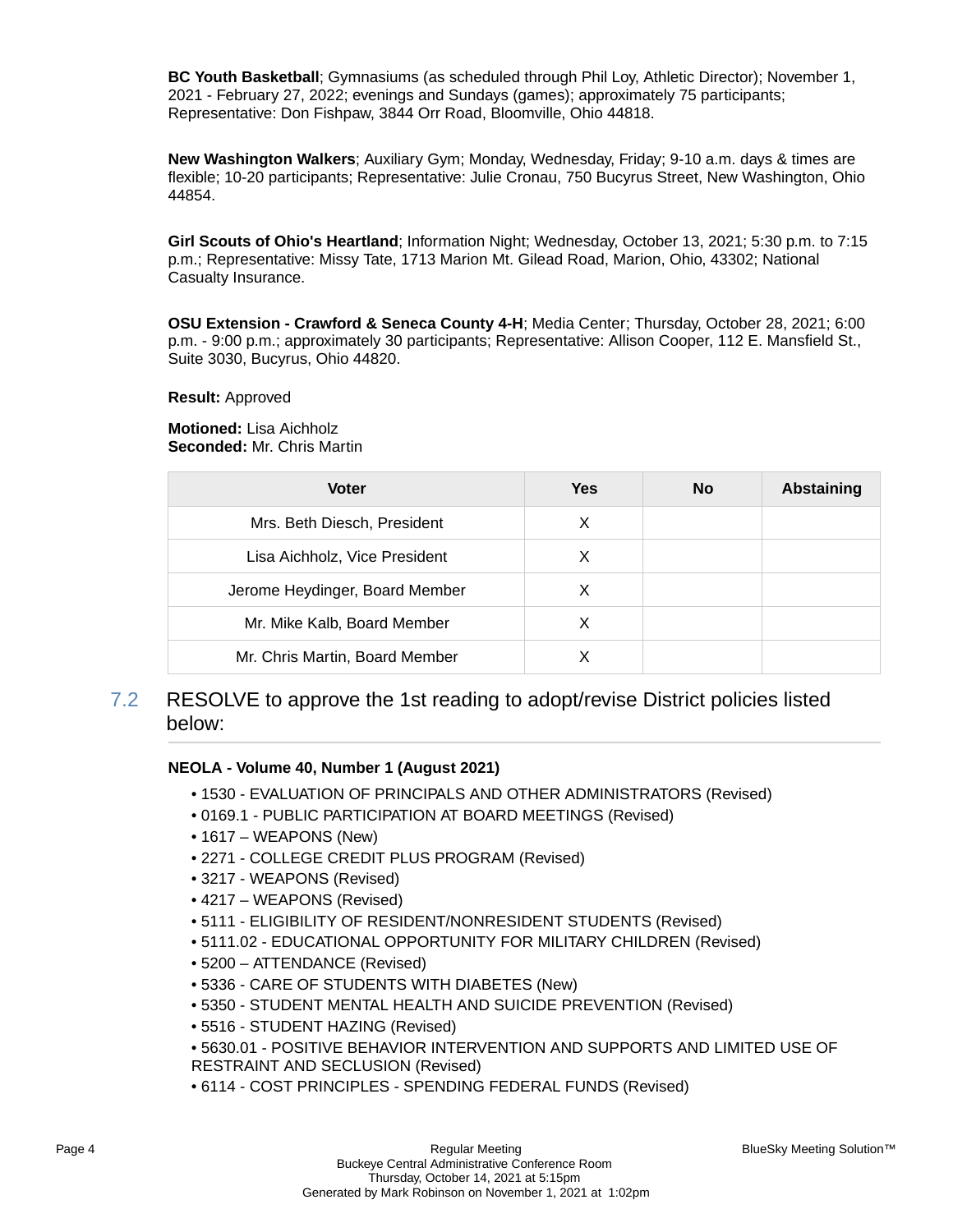- 7300 DISPOSITION OF REAL PROPERTY/PERSONAL PROPERTY (Revised)
- 7450 PROPERTY INVENTORY (Revised)
- 8330 STUDENT RECORDS (Revised)
- 8400 SCHOOL SAFETY (Revised)
- 8462 STUDENT ABUSE AND NEGLECT (Revised)
- 8600 TRANSPORTATION (Revised)
- 8651 NONROUTINE USE OF SCHOOL BUSES (Revised)
- 8740 BONDING (Revised)

#### **NEOLA - Volume 39, Number 2 (January 2021)**

- 2240 Controversial Issues (Revised)
- 2260.01 Section 504/ADA Prohibition Against Discrimination Based on Disability (Revised)
- 2266 Nondiscrimination on the Basis of Sex in Education Programs or Activities (Revised)
- 6144 Investments (Revised)
- 6146 Post-Issuance Compliance for Tax-Exempt and Tax-Advantaged Obligations (Revised)
- 6220 Budget Preparation (Revised)
- 6600 Deposit of Public Funds: Cash Collection Points (Revised)
- 7440.01 Video Surveillance and Electronic Monitoring (Revised)
- 8450.01 Protective Facial Coverings During Pandemic/Epidemic Events (Revised)
- 8500 Food Services (Revised)
- 8510 Wellness (Revised)

#### **Result:** Approved

#### **Motioned:** Jerome Heydinger **Seconded:** Lisa Aichholz

| Voter                          | Yes | <b>No</b> | Abstaining |
|--------------------------------|-----|-----------|------------|
| Mrs. Beth Diesch, President    | X   |           |            |
| Lisa Aichholz, Vice President  | X   |           |            |
| Jerome Heydinger, Board Member | х   |           |            |
| Mr. Mike Kalb, Board Member    | X   |           |            |
| Mr. Chris Martin, Board Member |     |           |            |

#### **Attachments:**

[Policies\\_1530\\_-\\_4217.pdf](https://bcbucks.blueskymeeting.com/meeting_groups/32/item_attachments/61553) Policies 5111 - 5350.pdf [Policies\\_5516\\_-\\_7450.pdf](https://bcbucks.blueskymeeting.com/meeting_groups/32/item_attachments/61555) [Policies\\_8330\\_-\\_8740.pdf](https://bcbucks.blueskymeeting.com/meeting_groups/32/item_attachments/61556) Policies 2240 - 6220.pdf Policies\_6600 - 8510.pdf

7.3 RESOLVE to approve the extension of the District snow removal services contract with Shawn Bloomfield for the 2021-2022 & 2022-2023 school years.

#### **Result:** Approved

**Motioned:** Mr. Chris Martin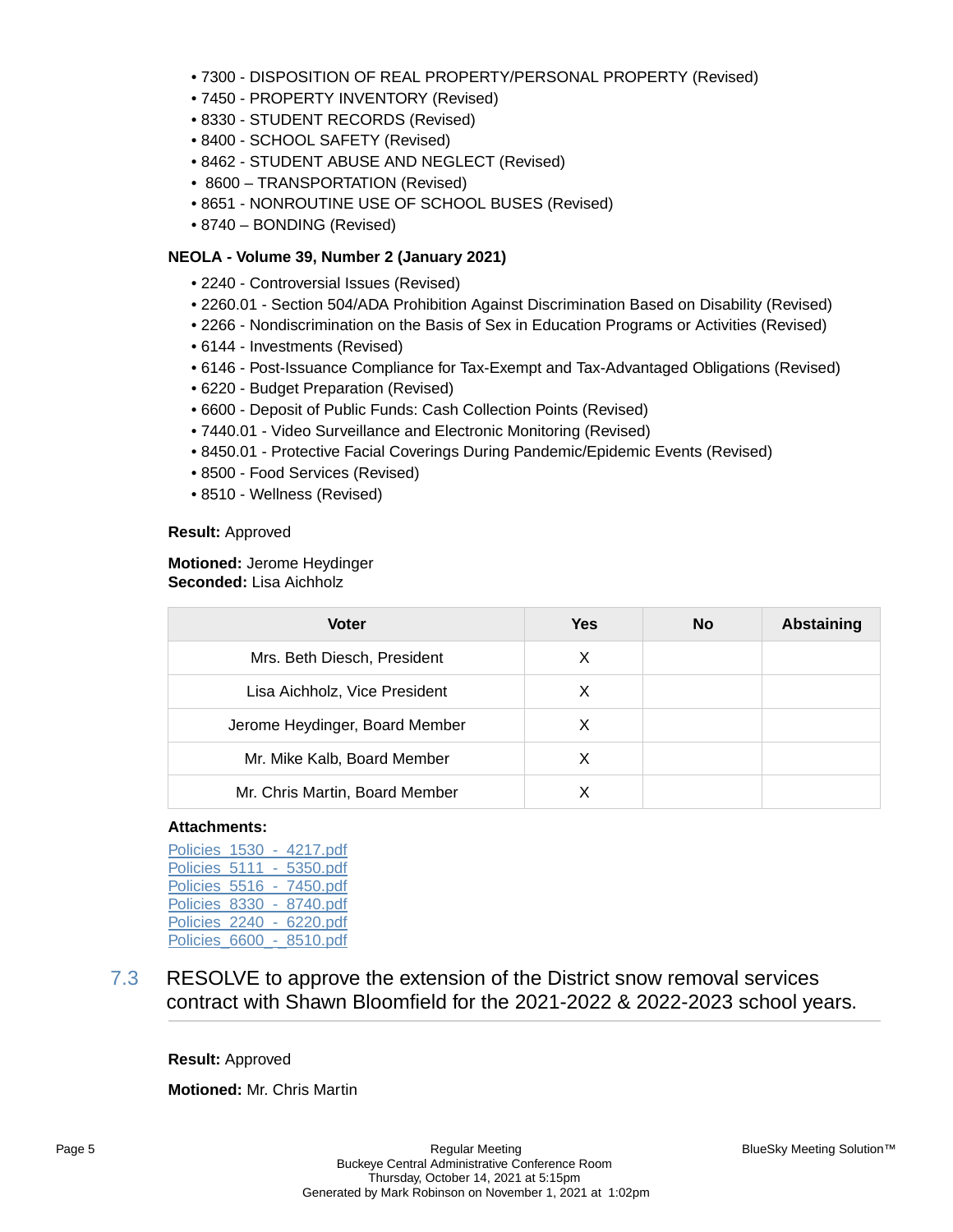#### **Seconded:** Mr. Mike Kalb

| <b>Voter</b>                   | <b>Yes</b> | No | <b>Abstaining</b> |
|--------------------------------|------------|----|-------------------|
| Mrs. Beth Diesch, President    | X          |    |                   |
| Lisa Aichholz, Vice President  | X          |    |                   |
| Jerome Heydinger, Board Member | X          |    |                   |
| Mr. Mike Kalb, Board Member    | X          |    |                   |
| Mr. Chris Martin, Board Member |            |    |                   |

7.4 RESOLVE that upon the passage and signing of SB1, to approve and authorize the employment of individuals who do not possess a post-secondary degree as substitute teachers during the 2021-2022 school year.

#### **Requirements:**

- High school diploma
- District application on file
- BCI/FBI Background Checks
- CPR & AED certification
- Interview District or Building Administrator
- Recommendation to BOE

If SB1 does not pass or get signed into law (regarding non-degreed individuals as substitute teachers), this resolution becomes null and void.

#### **Result:** Approved

**Motioned:** Mr. Chris Martin **Seconded:** Jerome Heydinger

| <b>Voter</b>                   | Yes | No | <b>Abstaining</b> |
|--------------------------------|-----|----|-------------------|
| Mrs. Beth Diesch, President    | X   |    |                   |
| Lisa Aichholz, Vice President  | X   |    |                   |
| Jerome Heydinger, Board Member | X   |    |                   |
| Mr. Mike Kalb, Board Member    | х   |    |                   |
| Mr. Chris Martin, Board Member | X   |    |                   |

#### **Attachments:**

[Resolution\\_Substitute\\_Teachers\\_2021-2022\\_Non-BA\\_degree\\_\\_2\\_.pdf](https://bcbucks.blueskymeeting.com/meeting_groups/32/item_attachments/61630)

## 7.5 RESOLVE to approve the BC Middle School, 8th grade Washington, D.C. educational trip.

May 4-7, 2022 (Wed.-Sat.); cost - approximately \$525/student (fundraising will reduce cost); 45 students, 7 adults; Nowak Tour & Travel; www.nowaktours.com 1395 Barn Run, Valley City, Ohio 44280.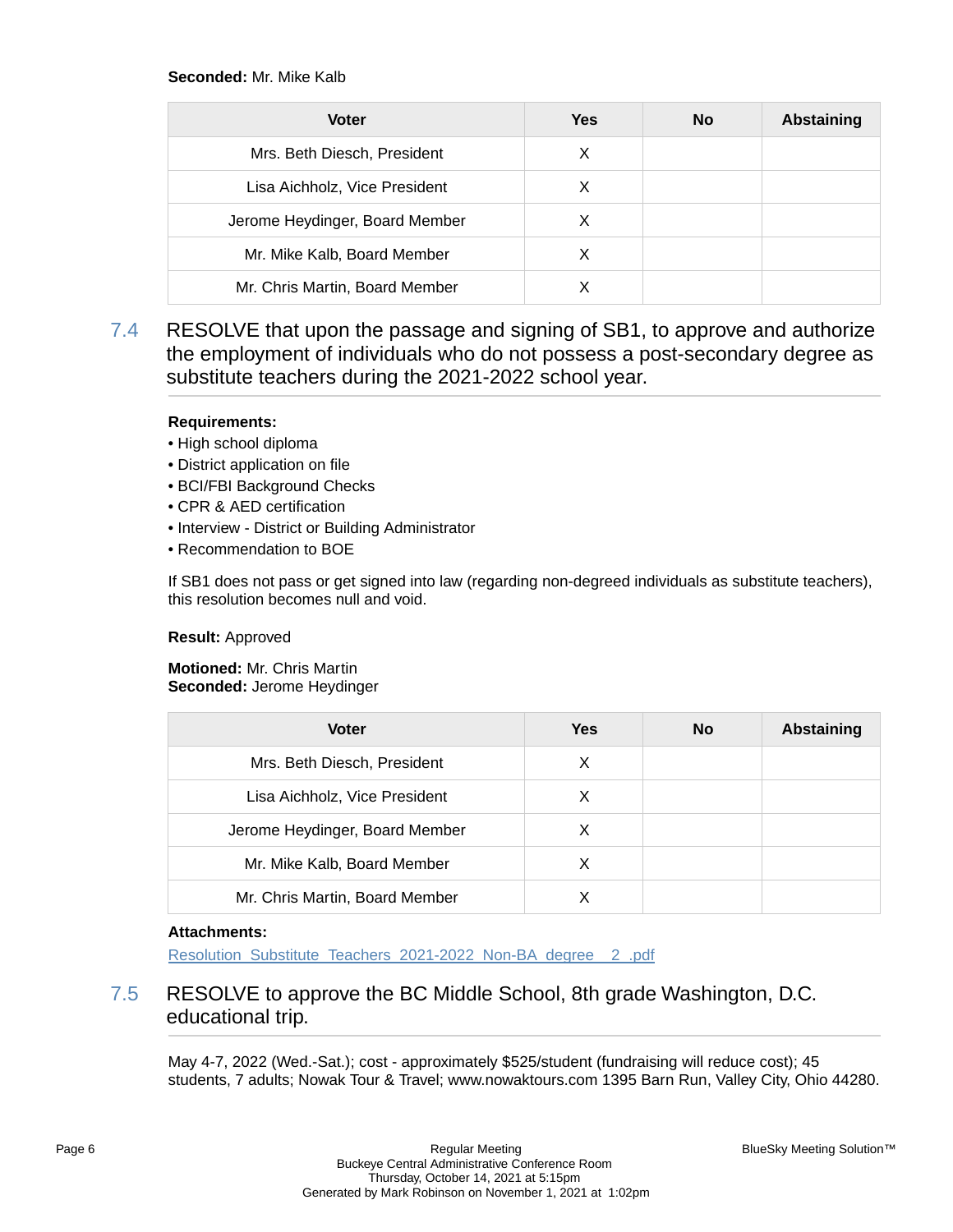#### **Result:** Approved

#### **Motioned:** Mr. Mike Kalb **Seconded:** Lisa Aichholz

| <b>Voter</b>                   | <b>Yes</b> | <b>No</b> | Abstaining |
|--------------------------------|------------|-----------|------------|
| Mrs. Beth Diesch, President    | X          |           |            |
| Lisa Aichholz, Vice President  | х          |           |            |
| Jerome Heydinger, Board Member | X          |           |            |
| Mr. Mike Kalb, Board Member    | х          |           |            |
| Mr. Chris Martin, Board Member |            |           |            |

## 8 Personnel Recommendations - Licensed/Certificated [Consent Agenda] Mark A. Robinson, Superintendent

Recommendations as per the dates, terms, and other applicable conditions specified and pending approval of BCI and FBI background checks as per ORC.

BOE Approval of Item 8: Personnel Recommendations - Licensed/Certificated includes Subitem(s) 8.1, 8.2

## 8.1 RESOLVE to approve the listed teachers (substitute licensure) to teach during Semester 2 in the subject area noted:

- Vicki Niedermeier Elementary (PK-4) and MS (5-8) Art
- Sarah Heydinger High School (9-12) Art

### 8.2 Supplemental Positions 2021-2022

• Cody Dominick - Girls Basketball (8th Grade)

**Result:** Approved

#### **Motioned:** Lisa Aichholz **Seconded:** Mr. Chris Martin

| <b>Voter</b>                   | Yes | <b>No</b> | <b>Abstaining</b> |
|--------------------------------|-----|-----------|-------------------|
| Mrs. Beth Diesch, President    | X   |           |                   |
| Lisa Aichholz, Vice President  | X   |           |                   |
| Jerome Heydinger, Board Member | X   |           |                   |
| Mr. Mike Kalb, Board Member    | X   |           |                   |
| Mr. Chris Martin, Board Member |     |           |                   |

## 9 Personnel Recommendations - School Support Personnel - Classified [Consent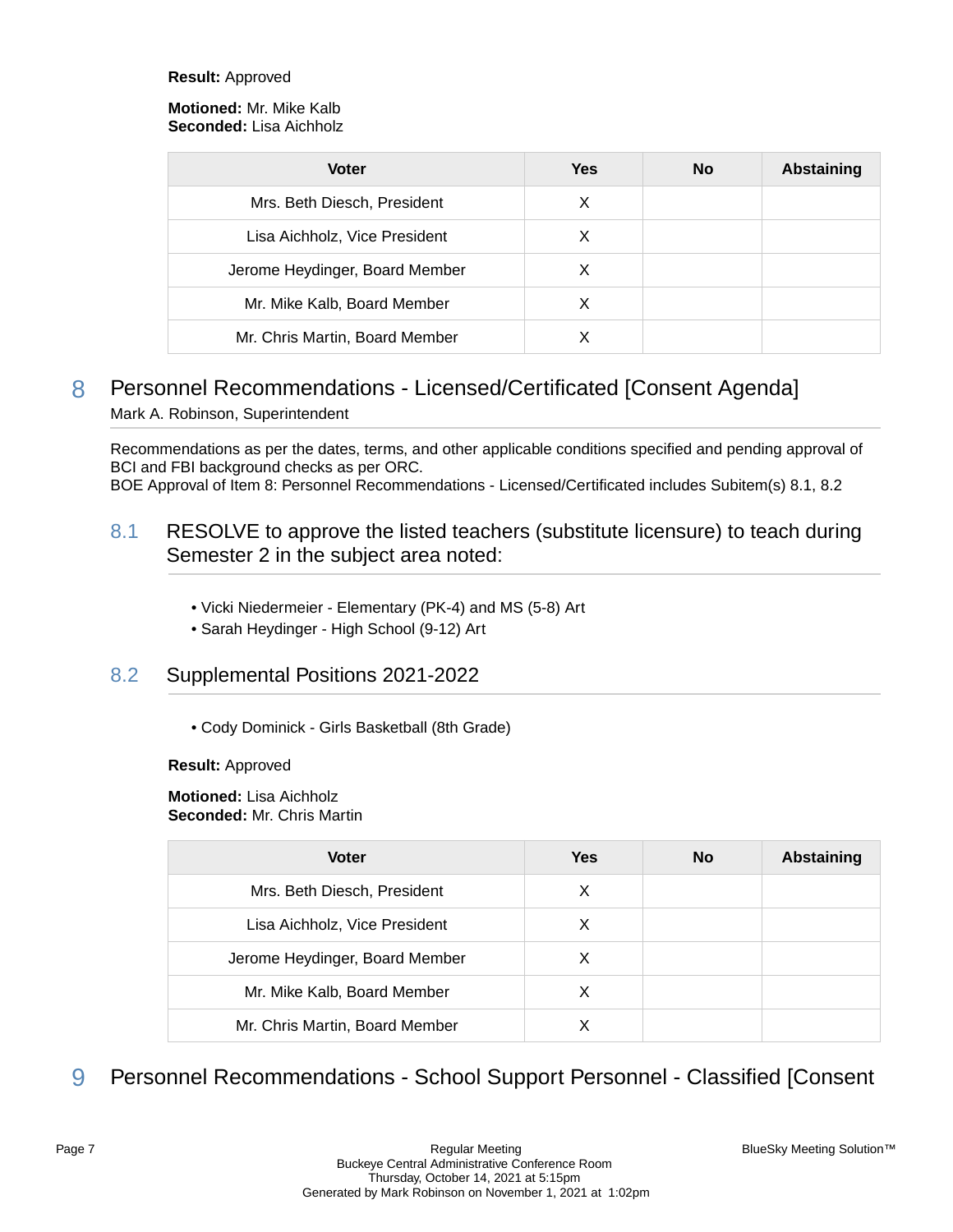Recommendations as per the dates, terms, and other applicable conditions specified and pending approval of BCI and FBI background checks as per ORC.

BOE Approval of Item 9: Personnel Recommendations - Licensed/Certificated includes Subitem(s) 9.1, 9.2, 9.3

### 9.1 RESOLVE to accept the resignation of Carter Bishop, Bus Driver.

#### **Attachments:**

[Carter\\_Bishop\\_Bus\\_Driver\\_Resignation.pdf](https://bcbucks.blueskymeeting.com/meeting_groups/32/item_attachments/61561)

### 9.2 RESOLVE to approve the employment of Jeanne Thompson as a teacher assistant (aide) and secretary substitute for the 2021-2022 school year.

#### **Attachments:**

[Jeanne\\_Thompson\\_Teacher\\_Assistant\\_Secretary\\_Substitute.pdf](https://bcbucks.blueskymeeting.com/meeting_groups/32/item_attachments/61560)

### 9.3 Supplemental Positions 2021-2022

WHEREAS, the Board has posted and advertised these positions as being available to employees of the district who hold teaching licenses, and no such employee qualified to fill the position has applied for, been offered, or accepted such position,

BE IT THEREFORE RESOLVED, to approve the following classified employee(s) for the supplemental positions(s) listed below for the 2021-2022 school year as per the Teachers' Co-Curricular Salary Schedule effective July 1, 2021.

None

**Result:** Approved

#### **Motioned:** Jerome Heydinger **Seconded:** Mr. Chris Martin

| <b>Voter</b>                   | Yes | <b>No</b> | <b>Abstaining</b> |
|--------------------------------|-----|-----------|-------------------|
| Mrs. Beth Diesch, President    | X   |           |                   |
| Lisa Aichholz, Vice President  | X   |           |                   |
| Jerome Heydinger, Board Member | х   |           |                   |
| Mr. Mike Kalb, Board Member    | х   |           |                   |
| Mr. Chris Martin, Board Member |     |           |                   |

## 10 Old Business

Board Members

## 11 New Business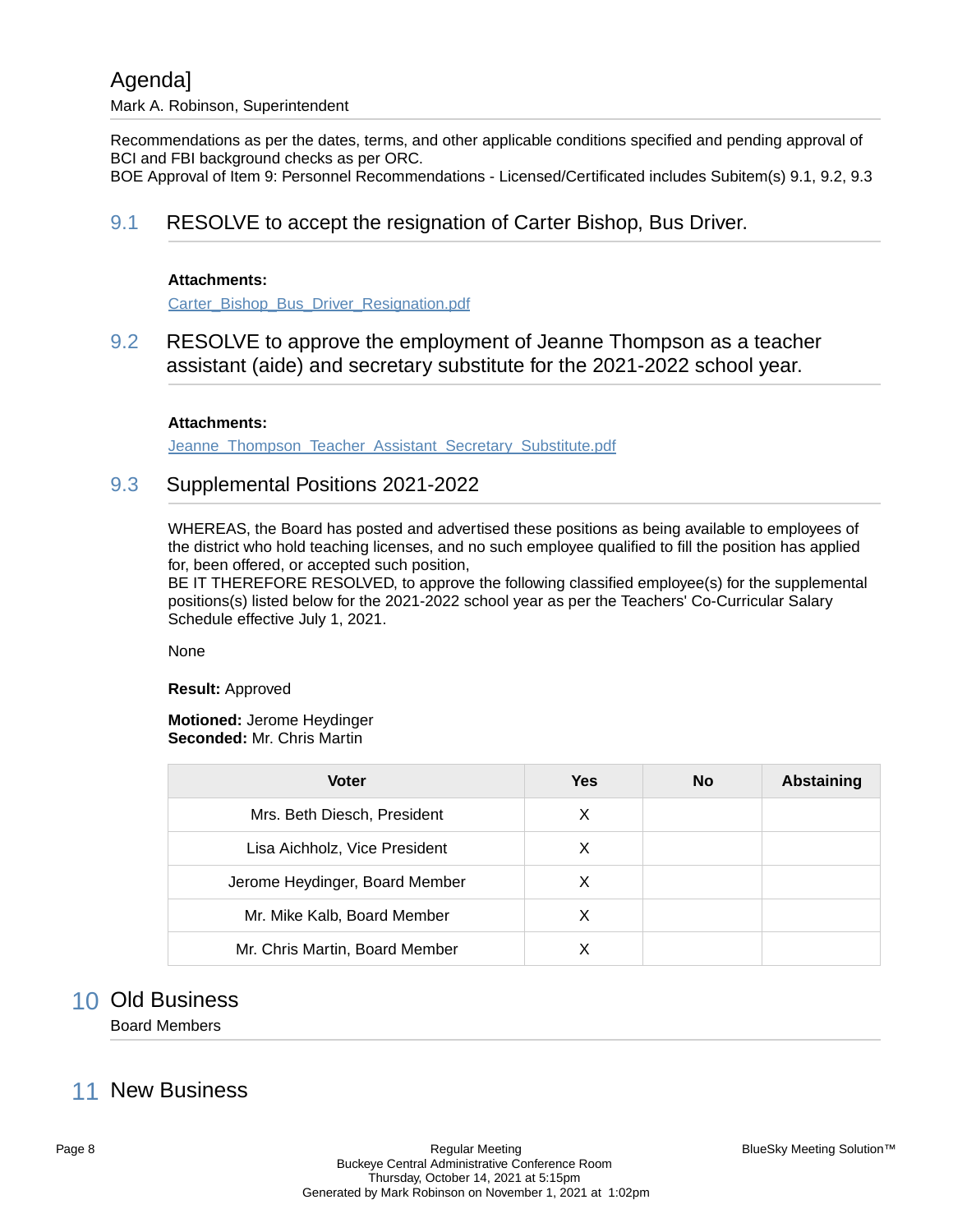## 12 Items for Discussion

#### Board Members

Regular Board Meeting - Thursday, November 11 or 18, 2021 - 7:00 p.m.

#### **Minutes:**

Board Meeting - November 18, 2021 at 7:00 p.m.

## 13 Executive Session

#### Executive Session

1. The appointment, employment, dismissal, discipline, promotion, demotion, or compensation of an employee or official.

NOTE: There will be no public action(s) taken following this Executive Session

#### **Minutes:**

Superintendent and Treasurer evaluations conducted.

#### **Motioned:** Mr. Chris Martin **Seconded:** Lisa Aichholz

| <b>Voter</b>                   | Yes | <b>No</b> | Abstaining |
|--------------------------------|-----|-----------|------------|
| Mrs. Beth Diesch, President    | X   |           |            |
| Lisa Aichholz, Vice President  | X   |           |            |
| Jerome Heydinger, Board Member | X   |           |            |
| Mr. Mike Kalb, Board Member    | X   |           |            |
| Mr. Chris Martin, Board Member |     |           |            |

## 13.1 Enter into Executive Session

Time: 5:54 p.m.

**Result:** Approved

#### **Motioned:** Mr. Chris Martin **Seconded:** Lisa Aichholz

| Voter                         | Yes | No | Abstaining |
|-------------------------------|-----|----|------------|
| Mrs. Beth Diesch, President   |     |    |            |
| Lisa Aichholz, Vice President |     |    |            |